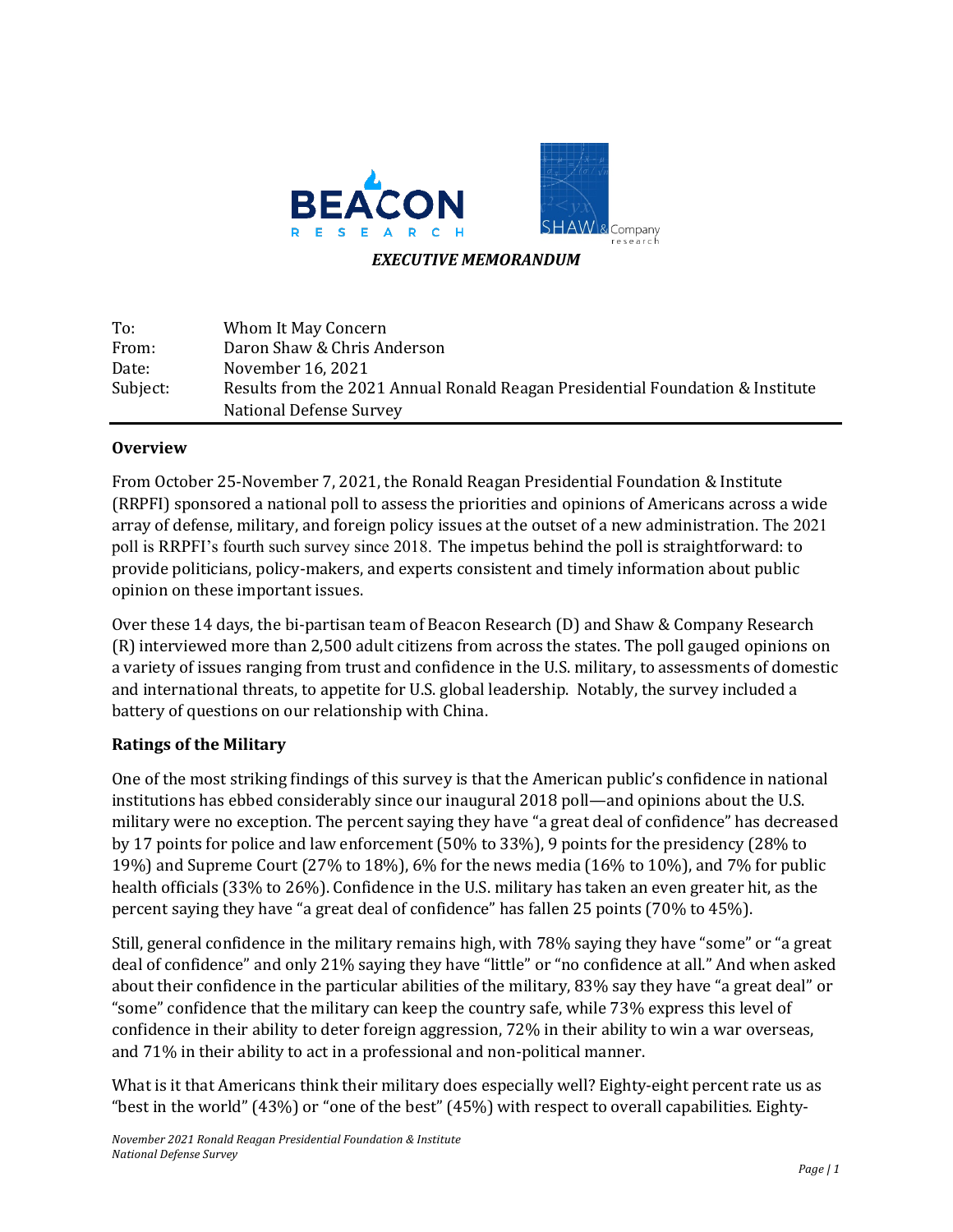seven percent give us "best" or "one of the best" marks for conventional weaponry (e.g., tanks, battleships, and airplanes), 84% for high tech weaponry (e.g., AI, missile technology), 82% for traditional manpower, 75% for military leadership, and 73% for cyber-technology and cybersecurity. 

## **China Emerges as a Major Concern**

When asked which country is the greatest threat to the U.S., more than half (52%) said China, far eclipsing Russia  $(14%)$  and North Korea  $(12%)$ . Only 21% rated China as the greatest threat in 2018. Moreover, only 23% of Americans consider China an ally, whereas 65% consider it an enemy. This -42 net "enemy" rating far surpasses the 2018 rating of -18 "enemy." Seventy-one percent say they are "concerned" about war with China in the next five years (33% are "very" concerned).

Consistent with these opinions, the public thinks that the U.S. should concentrate its military forces in East Asia: 37% choose this location from an array of options around the globe; this number is more than double the number from  $2019$  (16%). Conversely, the percentage choosing the Middle East dropped from 37% in 2019 to 17%.

Views on the nature of the threat from China are decidedly mixed. Twenty percent say China's economic practices concern them most, while 19% say its military build-up, 17% say its human rights abuses, and 13% say its foreign policy activities. On a separate item, 23% said China's progress in artificial intelligence is their top concern, with another 23% citing supply chain vulnerability as their greatest concern.

Three issues perhaps best capture the frustration and concern of the U.S. public towards China:  $(1)$ Taiwan,  $(2)$  the origins of the COVID-19 virus, and  $(3)$  the upcoming Winter Olympics.

- Against the backdrop of increasingly aggressive moves by the Chinese Communist Party towards Taiwan, we asked what measures respondents would back should China invade the island country. Almost three-quarters of Americans  $(71%)$  would support officially recognizing Taiwan as an independent country, 66% would support economic sanctions against China, 55% would support moving U.S. military assets into the region, and 50% would support establishing a no-fly zone over the area.
- Close to three-quarters of respondents think it is likely that the coronavirus was developed by scientists working in a lab in Wuhan, accidentally leaked, and that the Chinese government then hid the leak and lied about it to international public health officials. Seventy-six percent of people think that the Chinese government should pay reparations to other countries as a penalty if this is indeed what happened.
- When asked what actions the U.S. should take in response to a State Department report documenting China's human rights violations against the Uyghur population, 60% support the IOC delaying and relocating the games while a similar number supports an advertising and sponsorship boycott by U.S. corporations. Slightly less than half support a full boycott by the U.S. Olympic team or a diplomatic boycott by the U.S. government (where our athletes would still compete).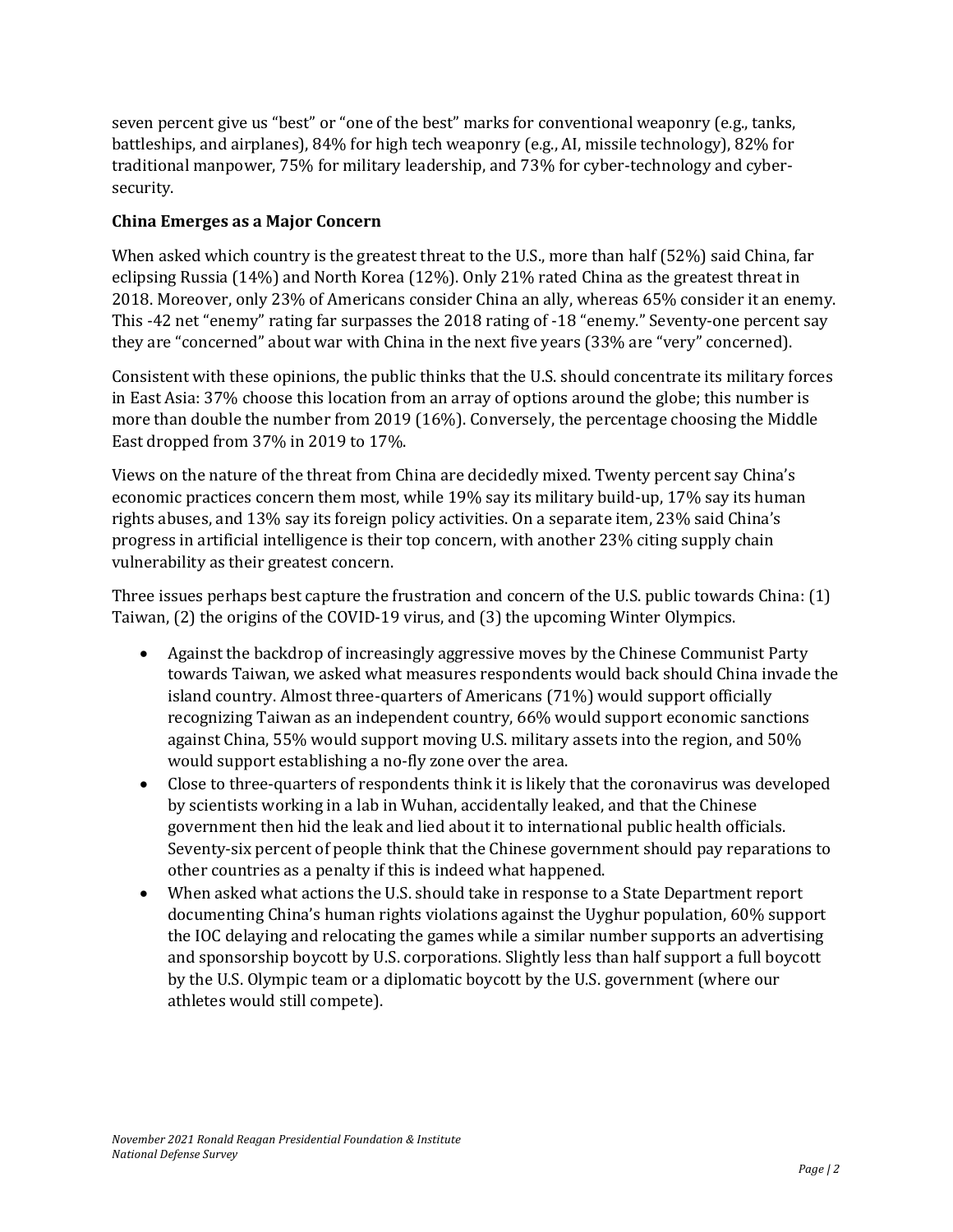## **Greatest Threats: Cyber-Attacks and Terrorism**

As noted above, we asked respondents how concerned they are about specific threats that might occur over the next five years. Almost ninety percent (88%) said they were concerned about "cyber-attacks." This was followed by terrorist attacks on the homeland (82%), global pandemics  $(81%)$ , the use of surveillance technology to suppress human rights  $(80%)$ , domestic terrorist attacks  $(79%)$ , biological attacks on the homeland  $(78%)$ , rising authoritarianism in the world (75%). 

## **U.S. Leadership in the World**

While our perception of threats is evolving, Americans remain committed to engagement and are generally supportive of our current force posture. By about 12 percentage points, the public thinks it is better for the U.S. to be more engaged and take the lead rather than being less engaged and reacting to events  $(42\%$  more engaged,  $30\%$  less engaged). Sixty-five percent say that it's better for the U.S. to maintain military bases around the world rather than reduce our military presence (27%). And a plurality (33%) say the U.S. strikes the right balance between the use of military and diplomacy (32% too reliant on the military, 19% too reliant on diplomacy).

## Afghanistan

With this broader context as backdrop, it is unsurprising that the public views recent events in Afghanistan as weakening the U.S. When asked specifically about removing all U.S. troops from Afghanistan, a solid plurality  $(40\%)$  say that the decision weakens America, compared to 14% saying it strengthens us and 35% saying it makes no difference. Similarly, although about half of the country thinks that we should have withdrawn all of our troops from Afghanistan, roughly two-infive thinks we should have left troop levels the same  $(27%)$  or increased the number  $(10%)$ .

## **More Ambivalence towards Allies**

As the world order shifts and shuffles, the "special relationship" between the U.S. and the U.K. persists. Eighty-six percent say the Brits are our allies, just topping Australia  $(84%)$ , France  $(84%)$ , Germany (76%), and Japan (70%). In addition, the United Kingdom was rated our most important ally when respondents were asked to rank them  $(39\%$ , with Canada rated second at  $9\%$ ). It is worth noting, however, that on the whole, the public's willingness to rate these countries as allies is down roughly 8% from 2019.

More generally, the data indicate that Americans are 5-10 points less likely to rate our traditional partners as "allies."

One specific trend worth noting is the decreased percentage saying that Israel is an "ally." In 2018, 80% offered this rating, whereas in 2021 it drops to 66%. The percent saying that Israel is an "enemy" has remained constant, but the percent saying "don't know" has increased from 7% to 17%. 

#### **Evaluations of Presidents**

When asked about their attitudes towards recent presidents (Jimmy Carter through Joe Biden), President Reagan is rated the most favorably. Sixty-nine percent view our  $40<sup>th</sup>$  president "somewhat" or "very" favorably. Reagan also has the highest percent viewing him very favorably